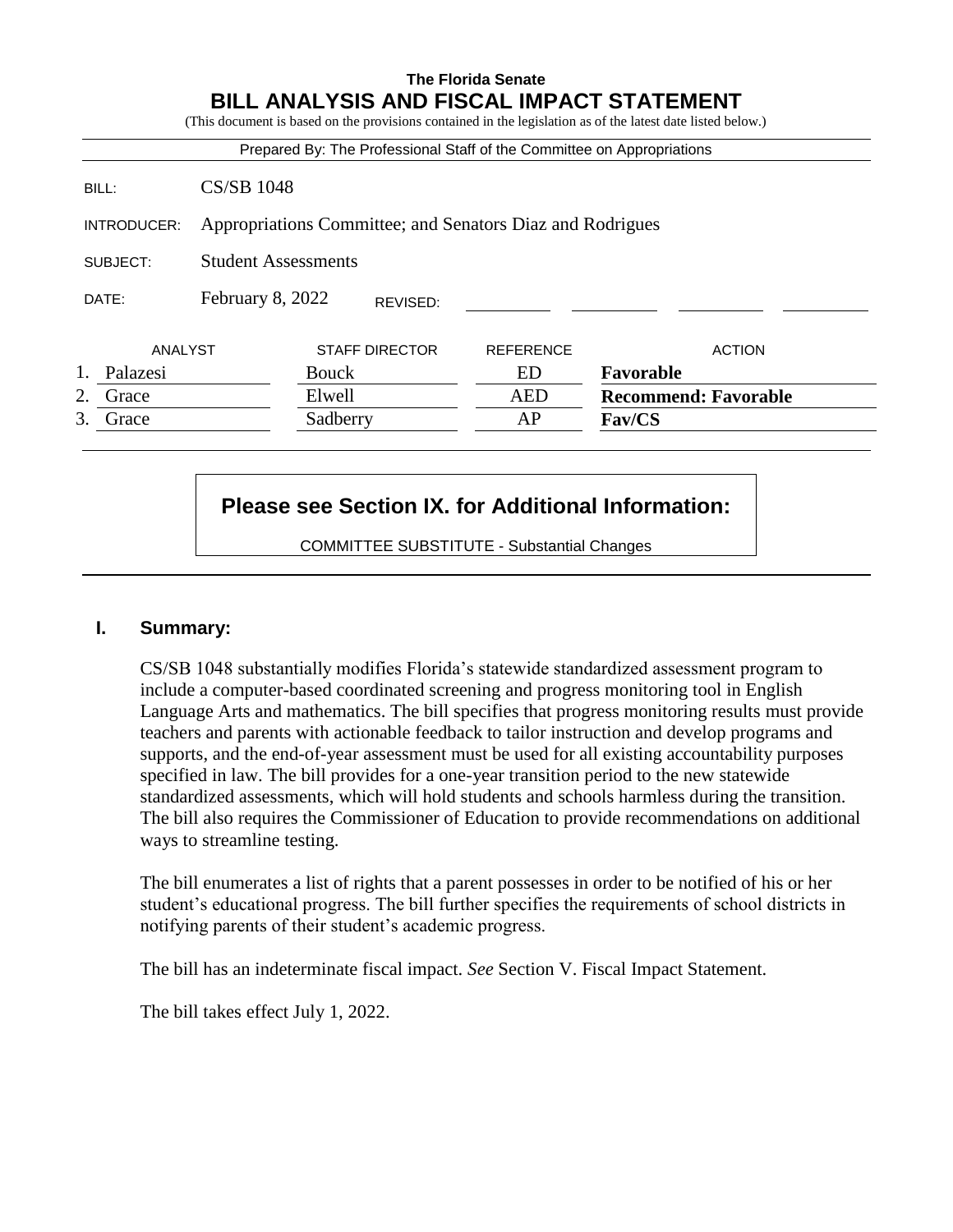### **II. Present Situation:**

#### **Voluntary Prekindergarten through Grade 8 Progress Monitoring Tool**

Children who enrolled in a private or public Voluntary Prekindergarten Program (VPK), for the 2021-2022 school year and prior school years, are assessed with the Florida VPK Assessment.<sup>1</sup> The Florida VPK Assessment is a progress monitoring tool that measures a child abilities in print knowledge, phonological awareness, mathematics, and oral language/vocabulary area that are aligned with the Early Learning and Developmental standards: 4 Years old to Kindergarten  $(2017).<sup>2</sup>$  The Florida VPK assessment consists of a pre- and post-assessment:

- The Pre-assessment or Assessment Period 1 is administered within the first thirty calendar days of the VPK class schedule.
- The Post-assessment or Assessment Period 3 is administered within the last thirty calendar days of the VPK class schedule. $3$

Students who enrolled in kindergarten in a public school for the 2021-2022 school year and prior school years, were assessed with the Florida Kindergarten Readiness Screener within the first 30 school days of the 2021-2022 school year.<sup>4</sup> The Florida Kindergarten Readiness Screener is a computer adaptive assessment, which is completed by students in less than 20 minutes and measures student proficiency in three broad domains:

- Word knowledge and skills;
- Comprehension strategies and constructing meaning; and
- Numbers and operations.<sup>5</sup>

There is not a federal requirement for states to administer a Kindergarten through grade 2 assessment system. As of 2019, Florida was one of 12 states that didn't offer a statewide Kindergarten through grade 2 assessment system or a list of approved Kindergarten through grade 2 assessment systems for school districts.<sup>6</sup> In 2021, the legislature created a new statewide VPK through grade 8 coordinated screening and progress monitoring program that includes grades Kindergarten through grade 2.<sup>7</sup>

Beginning with the 2022-2023 school year, private and public VPK providers and public schools in Florida will be required to participate in a coordinated screening and progress monitoring system (CSPM) for students in VPK through grade 8. The CSPM tool must be administered three times a year and is required to:

 $\overline{a}$ 

<sup>7</sup> Section 15, ch. 2021-9, L.O.F.

<sup>&</sup>lt;sup>1</sup> Rule 6A-1.09433, F.A.C.

<sup>&</sup>lt;sup>2</sup> Office of Early Learning, About Assessments in VPK and Kindergarten Screening,

[http://www.floridaearlylearning.com/vpk/vpk-providers/assessments-flkrs,](http://www.floridaearlylearning.com/vpk/vpk-providers/assessments-flkrs) (last visited 11/16/2021).

<sup>3</sup> Rule 6M-8.620, F.A.C

 $4$  Section 1002.68(3)(a), F.S.

<sup>5</sup> Florida Department of Education, *Assessment for reading, language and vocabulary, and numeracy*, <https://www.fldoe.org/core/fileparse.php/18494/urlt/StarEarlyLiteracy.pdf> (last visited 11/16/2021).

<sup>6</sup> Council of Chief State School Officers, *K-2 Assessments: An Update on State Adoption and Implementation, at 6 (2019), available* at [https://ccsso.org/sites/default/files/2019-06/K-2%20Assessments%20Paper%20FINAL.pdf.](https://ccsso.org/sites/default/files/2019-06/K-2%20Assessments%20Paper%20FINAL.pdf) An analysis of the 2021-22 district assessment calendars that were submitted to the Department of Education showed that 61 school districts intended to use a progress monitoring tool that included grades K-2 for the 2021-22 school year.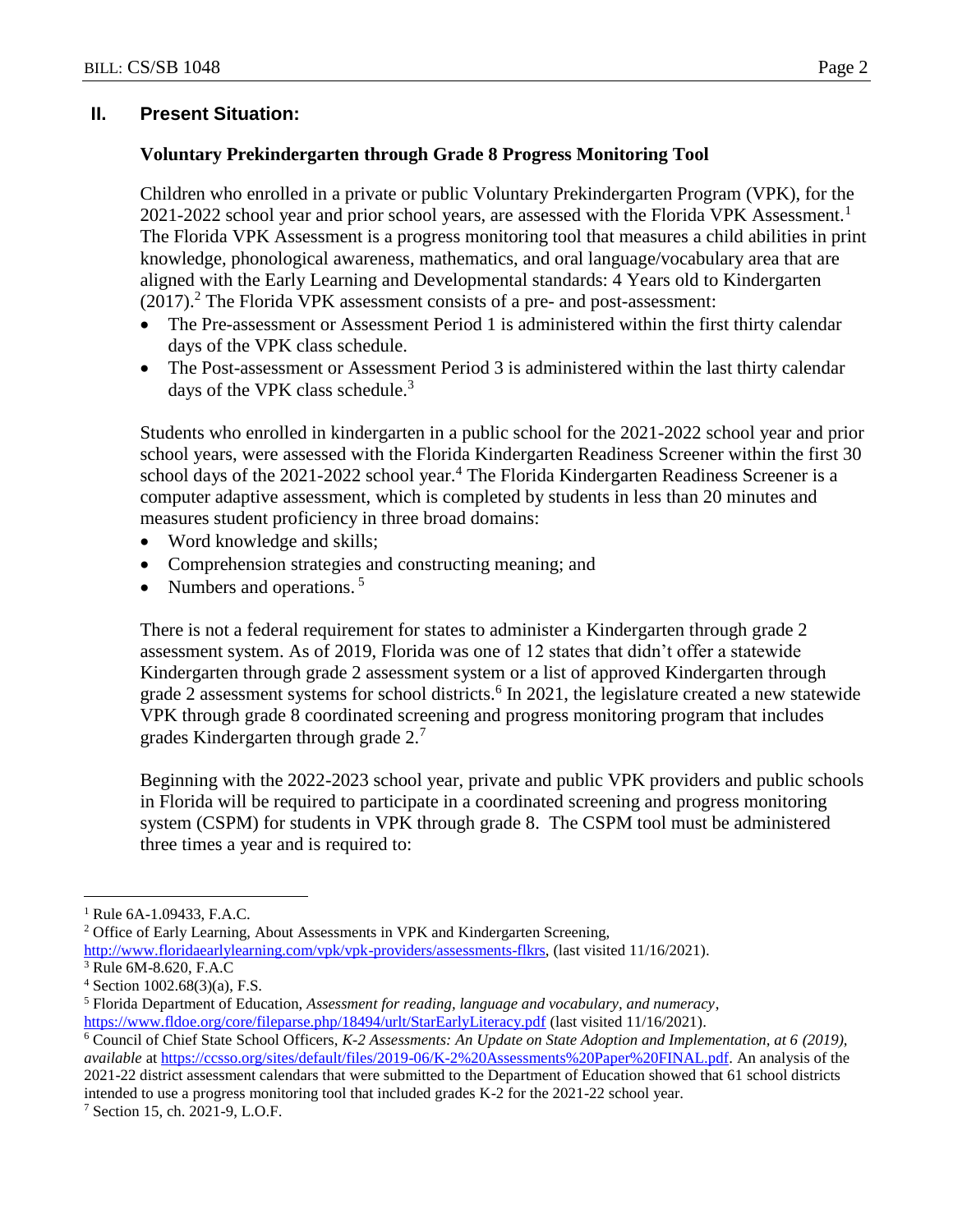- Measure student progress in VPK-grade 8 in meeting the appropriate expectations in early literacy and mathematic skills and in English Language Arts and mathematic standards.
- Measure student performance in oral language development, phonological and phonemic awareness, knowledge of print and letters, decoding, fluency, vocabulary, and comprehension, as applicable by grade level.
- Be valid, reliable, and developmentally appropriate computer-adaptive that identifies students who have a substantial deficiency in reading, including identifying students with characteristics of dyslexia.
- Provide data that can be used for VPK Program accountability requirements.
- Provide VPK program providers, school districts, schools and teacher with data and resources that enhance instruction and parental communication.
- Provide information to the department to aid in the development of educational programs, policies and supports for VPK providers and school districts. <sup>8</sup>

Beginning with the 2022-2023 program year, each private prekindergarten provider and public school in the Voluntary Prekindergarten Education Program must participate in a program assessment of each voluntary prekindergarten education classroom. The Florida Department of Education (FDOE) must adopt a methodology for calculating each private prekindergarten provider's and public school provider's performance metric, which includes program assessment scores and the initial and final CSPM results.<sup>9</sup>

## **The Council for Early Grades Success**

In 2021, the legislature created the Council for Early Grades Success within the FDOE. The council is responsible for reviewing the implementation of, training for, and outcomes from the coordinated screening and progress monitoring (CSPM) program to provide recommendations to the FDOE that support grade 3 students reading at or above grade level.  $^{10}$ 

## **Florida's Statewide Student Assessment Program**

## *Federal Requirements*

The Elementary and Secondary Act (ESEA) was signed into law in  $1965<sup>11</sup>$  and was reauthorized by the No Child Left behind (NCLB) act in 2002 and the Every Student Succeeds Act (ESSA) in  $2015^{12}$ 

The Every Student Succeeds Act provides flexibility for state accountability systems but keeps the assessment requirements of NCLB. Under ESSA, states receiving Title I funding are still required to administer the math and reading or language arts assessments annually to students in grades 3-8 and once in high school. In addition, states are required to measure student proficiency in science at least once in grades 3 through 5; grades 6 through 9; and grades 10

<sup>8</sup> Section 1008.25, F.S.

<sup>&</sup>lt;sup>9</sup> Section 1002.68, F.S.

<sup>&</sup>lt;sup>10</sup> Section 65, ch. 2021-10, L.O.F.

 $11$  Pub. L 89-10 (April 11, 1965).

<sup>&</sup>lt;sup>12</sup> U.S. Department of Education, *Every Student Succeeds Act* [\(https://www.ed.gov/essa?src=rn\)](https://www.ed.gov/essa?src=rn) (last visited Nov. 12, 2021).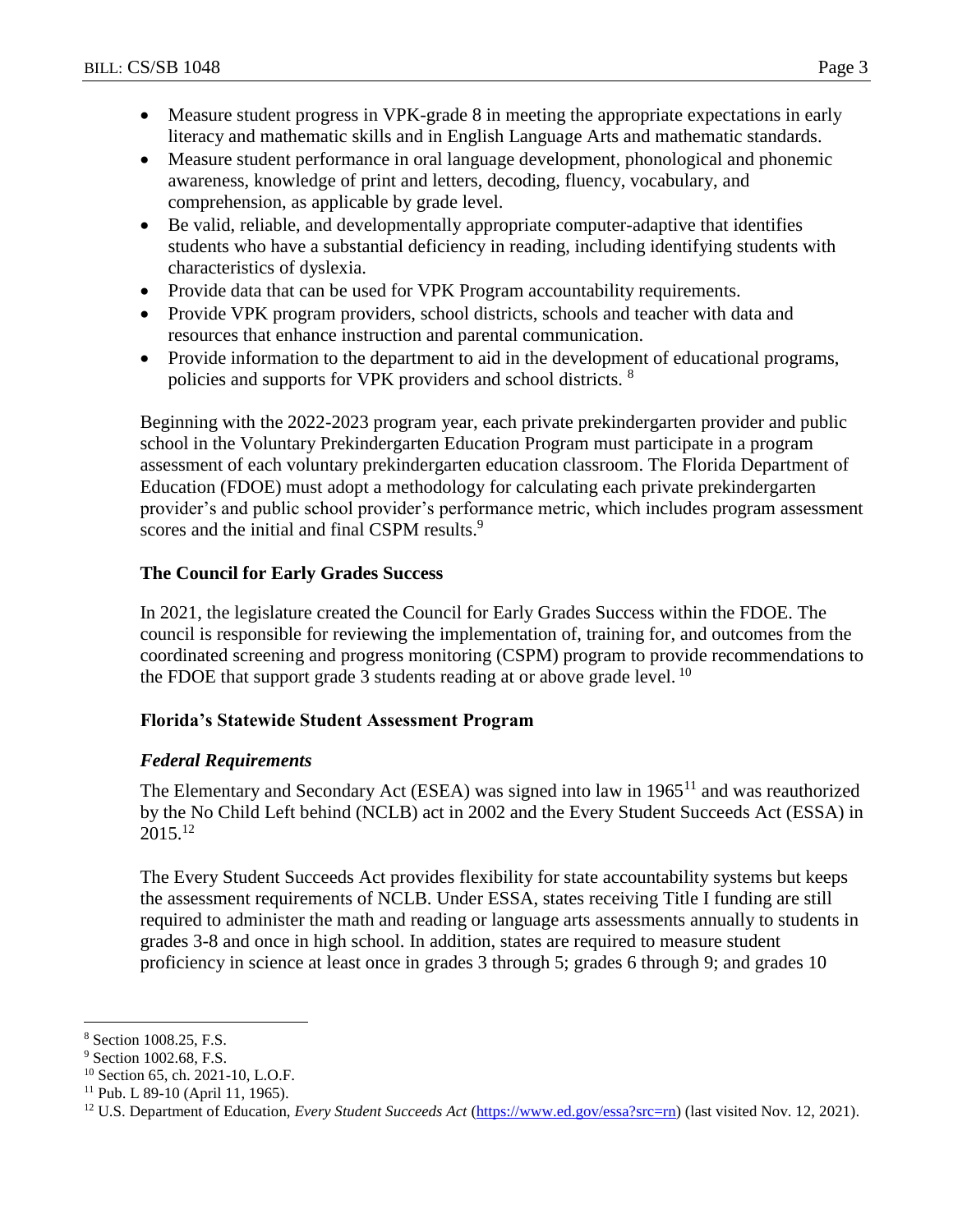through  $12<sup>13</sup>$  However, ESSA amended NCLB to allow for a state or a consortia of states to use multiple statewide interim assessments that results in a single summative score, or a state can use a single summative assessment. In addition, ESSA amended NCLB to allow states to administer a computer adaptive assessments for the purposes of meeting federal requirements.<sup>14</sup>

### *Florida Standards Assessments and Next Generation Sunshine State Standards Assessments*

The primary purpose of the student assessment program is to provide student academic achievement and learning gains data to students, parents, teachers, school administrators, and school district staff.<sup>15</sup> The Florida Standards Assessments (FSA) and Next Generation Sunshine State Standards (NGSSS) assessments measure student achievement of the standards contained in the Florida Standards and the NGSSS, respectively. Florida's educational standards were developed with the goal of providing all students with an education based on high expectations. The statewide assessments program also provides feedback and accountability indicators to Florida educators, policy makers, students, and other citizens.<sup>16</sup>

The Commissioner of Education (commissioner) is required to design and implement a statewide standardized assessment program aligned to the core curricular content established in the NGSSS. The statewide standardized assessment program for students in grades 3 through 10 is as follows:

- Florida Standards Assessments:
	- o English Language Arts (ELA): grades 3-10.
	- o Mathematics: grades 3–8.
	- o End-of-Course (EOC) assessments for students who are enrolled in the corresponding course:
		- Algebra 1.
		- Geometry.
- NGSSS Assessments:
	- o Grade 5 and grade 8 science.
	- o EOC assessments for students who are enrolled in the corresponding course:
		- Biology I.
		- **United States History.**
		- Civics.

### *Florida Standards Assessment and End-of-Course Assessments: Test Administration and Test Schedule*

The FSA in ELA and Mathematics for grades 3 through 6 are currently administered in a paperbased format. Statewide EOC assessments,<sup>17</sup> the grade 7 and 8 FSA Mathematics, and grades 7 through 10 FSA ELA assessments are administered in a computer-based format.<sup>18</sup>

<sup>13</sup> 34 C.F.R. s. 200.5.

<sup>14</sup> 34 C.F.R. s. 200.2.

<sup>&</sup>lt;sup>15</sup> Section 1008.22(1), F.S.

<sup>16</sup> Florida Department of Education, *Florida Statewide Assessments: Statewide Assessments Guide 2020-2021*, at 1, (2021), available at [https://www.fldoe.org/core/fileparse.php/5663/urlt/swapig.pdf.](https://www.fldoe.org/core/fileparse.php/5663/urlt/swapig.pdf)

<sup>&</sup>lt;sup>17</sup> Section 1008.22, F.S.

<sup>18</sup> Florida Department of Education, *Florida Statewide Assessments: Statewide Assessments Guide 2020-2021*, at 35, (2021), available at [https://www.fldoe.org/core/fileparse.php/5663/urlt/swapig.pdf.](https://www.fldoe.org/core/fileparse.php/5663/urlt/swapig.pdf)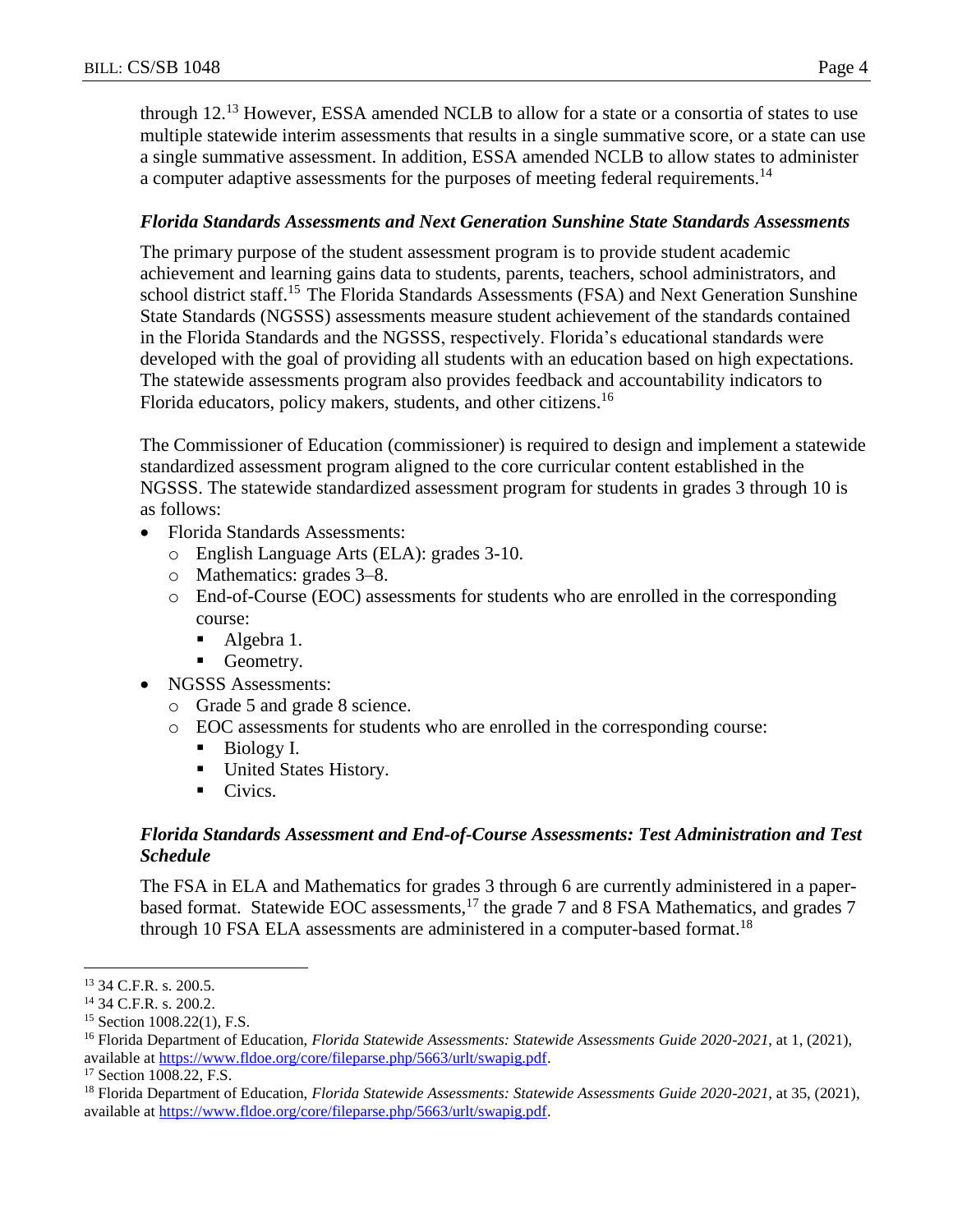The grade 3 ELA assessment and the writing portion of the statewide standardized ELA assessment must be administered no earlier than April 1 each year. The spring administration of the FSA ELA in grades 4 through 10, FSA Mathematics grades 3 through 8, and EOC assessments must be administered no earlier than May 1 of each year. The commissioner is required to establish schedules for the administration of statewide, standardized assessments and the reporting of student assessment results.<sup>19</sup> For school year 2021-2022, the FSA and EOC administration schedule is below.<sup>20</sup>

| English Language Arts (ELA), Mathematics, and Science                                                  |                                                                                                                                                                                                  |  |  |  |
|--------------------------------------------------------------------------------------------------------|--------------------------------------------------------------------------------------------------------------------------------------------------------------------------------------------------|--|--|--|
| <b>Dates</b>                                                                                           | <b>Assessment</b>                                                                                                                                                                                |  |  |  |
| April 4-15, 2022                                                                                       | Grades 4-10 ELA Writing<br><b>Grade 3 ELA Reading</b>                                                                                                                                            |  |  |  |
| May 2-13, 2022                                                                                         | Grades 4-6 ELA Reading<br>Grades 3-6 Mathematics                                                                                                                                                 |  |  |  |
| May 2-27, 2022                                                                                         | Grades 7-10 ELA Reading<br>Grades 7 & 8 Mathematics                                                                                                                                              |  |  |  |
| May 9-20, 2022                                                                                         | Grades 5 & 8 Science                                                                                                                                                                             |  |  |  |
| <b>End-of-Course Assessments</b>                                                                       |                                                                                                                                                                                                  |  |  |  |
| <b>Dates</b>                                                                                           | Assessment                                                                                                                                                                                       |  |  |  |
| September 13-October 4 15, 2021<br>November 29-December 17, 2021<br>May 2-27, 2022<br>July 11-22, 2022 | Algebra 1, Biology 1, Civics, Geometry &<br>U.S. History                                                                                                                                         |  |  |  |
| Florida Standards Assessments (FSA) Retakes                                                            |                                                                                                                                                                                                  |  |  |  |
| <b>Dates</b>                                                                                           | <b>Assessment</b>                                                                                                                                                                                |  |  |  |
| September 13-October 4 15, 2021                                                                        | Grade 10 ELA Reading Retake<br>Grade 10 ELA Writing Retake                                                                                                                                       |  |  |  |
| February 21-March 11, 2022                                                                             | Grade 10 ELA Writing Retake<br>Grade 10 ELA Reading Retake<br>Algebra 1 Retake<br>r. Peband dieteiete octoblick daily toeting cebodylog within those windows according to state provided gyüdang |  |  |  |

#### **FLORIDA STATEWIDE ASSESSMENT PROGRAM** 2021-2022 SCHEDULE\*

For more detailed scheduling information for a specific school or district, please visit that organization's

The commissioner must also publish on the department's website a uniform testing calendar that is provided to school districts, so that school districts can populate the calendar with the stateand district-required assessments. School districts are required to publish the uniform testing calendar on their website each school year.

### *Florida Standards Assessment and End-of-Course Assessments: Reporting of Results and Achievement Levels*

Results for the FSA and EOC assessments must be made available no later than June 30, except for the results for the grade 3 statewide standardized ELA assessment which must be available no later than May 31. The results for the FSA and EOC assessments, must be reported in an easy-to-read and understandable format and delivered in time to provide useful, actionable information to students, parents, and each student's current teacher of record and teacher of record for the subsequent school year. The school district must provide the assessment results within 1 week after receiving the results from the FDOE.

<sup>&</sup>lt;sup>19</sup> Section 1008.22, F.S.

<sup>20</sup> Florida Department of Education, *Florida Statewide Assessment Program 2021-22 Schedule*, [https://info.fldoe.org/docushare/dsweb/Get/Document-8789/dps-2019-197a.pdf,](https://info.fldoe.org/docushare/dsweb/Get/Document-8789/dps-2019-197a.pdf) (last visited Dec. 14, 2021).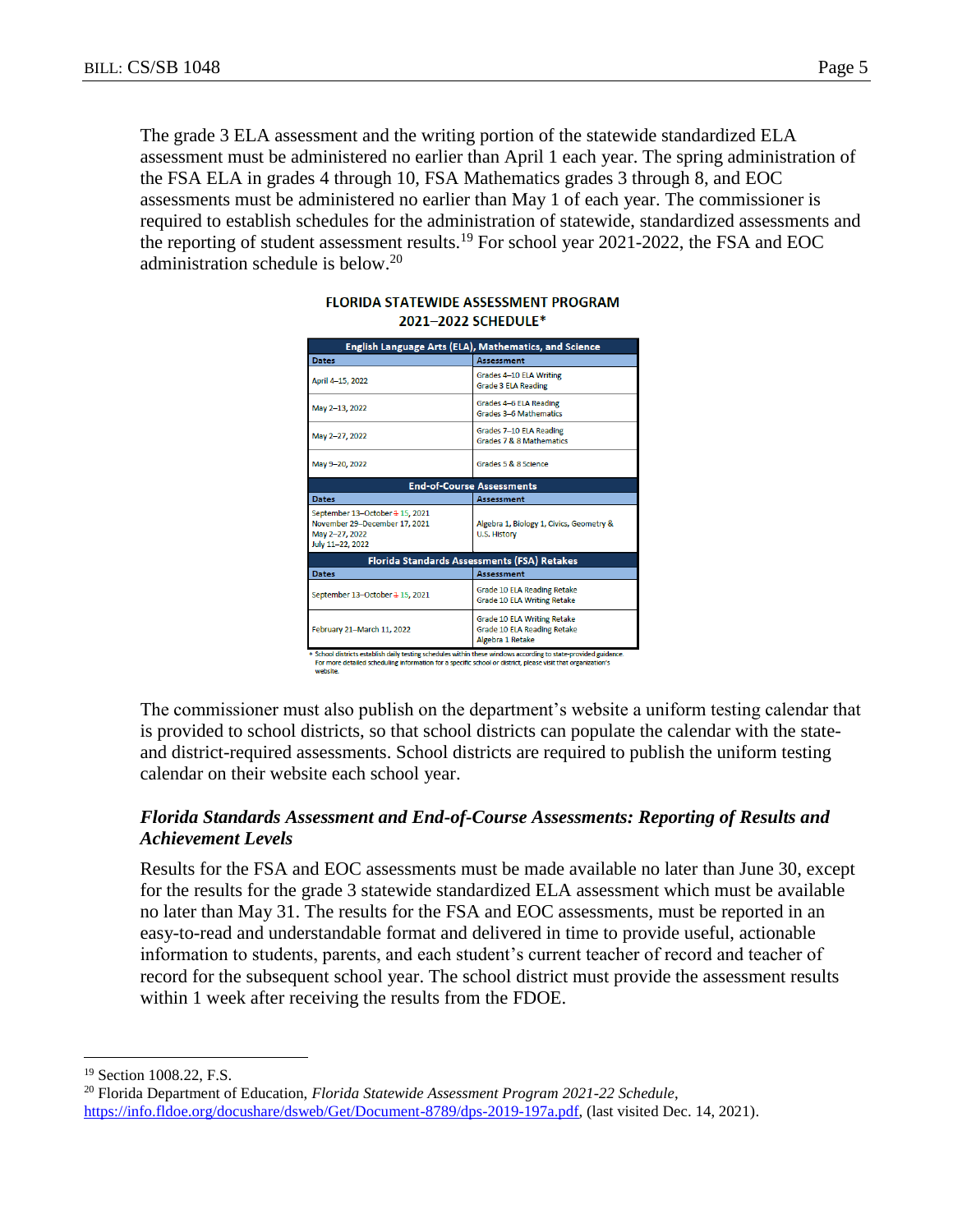All statewide, standardized EOC assessments and ELA, Mathematics, and Science assessments must use scaled scores and achievement levels. Achievement levels range from 1 through 5, with level 1 being the lowest achievement level, level 5 being the highest achievement level, and level 3 indicating satisfactory performance on an assessment. Passing scores for each statewide, standardized assessment are designated by the State Board of Education (SBE) in rule. If the commissioner seeks to modify performance level scores on a statewide, standardized assessment, the commissioner must provide a copy of the proposed scores and implementation plan to the Speaker of the House of Representatives and the President of the Senate at least 90 days before submission to the SBE for review. $21$ 

### **Optional Progress Monitoring Tool**

Progress monitoring (PM) tools are a type of formative assessments that allow teachers to continuously evaluate student learning and monitor the effectiveness of their instruction.<sup>22</sup>

The FDOE allocated \$20 million from the CARES Act funds for PM and data informed supports.<sup>23</sup> From October 1, 2020, through February 19, 2021, the FDOE made available to all public schools on a voluntary basis a new progress monitoring tool developed by Cambium Assessment, Inc., to serve as a connective support between the foundational skills that students seek to acquire and their progress through early education years and drive informed teaching practices and curriculum decisions. The progress monitoring tool was computer adaptive, made available for multiple administrations and was aligned to the state standards for grades 3 through 10 Reading and grades 3 through 8 Mathematics.  $^{24}$  Public schools participating in the optional progress monitoring tool were recommended to provide students between 45 and 60 minutes to complete each assessment.<sup>25</sup>

In school year 2020-21, 59 school districts administered the progress monitoring tool. The 59 school districts that used the progress monitoring tool administered 322,030 Reading assessments and 226,122 Mathematics assessments. In school year 2021-22, as of Dec. 13, 2021, 54 school districts have accessed the progress monitoring tool and administered 110,787 Reading assessments and 56,237 Mathematics assessments. <sup>26</sup>

<sup>21</sup> Section 1008.22, F.S.

<sup>22</sup> The Iris Center, Peabody College Vanderbilt University, *How can teachers systematically identify when to adjust instruction for struggling students?*, <https://iris.peabody.vanderbilt.edu/module/pmr/cresource/q1/p02/> (last visited Dec. 20, 2021).

<sup>23</sup> Florida Department of Education, *Reopening Florida's Schools and the CARES Act*, *available at*

[http://www.fldoe.org/core/fileparse.php/19861/urlt/FLDOEReopeningCARESAct.pdf,](http://www.fldoe.org/core/fileparse.php/19861/urlt/FLDOEReopeningCARESAct.pdf) at 10[2,](http://www.fldoe.org/core/fileparse.php/19861/urlt/FLDOEReopeningCARESAct.pdf) (last visited Dec. 20, 2021). <sup>24</sup> Florida Department of Education, *Free Optional Progress Monitoring Tool Available to Public Schools* (Dec. 28, 2021), *available at* [http://www.fldoe.org/core/fileparse.php/19861/urlt/CambiumProgressMonitoring2020-21.pdf.](http://www.fldoe.org/core/fileparse.php/19861/urlt/CambiumProgressMonitoring2020-21.pdf)

<sup>25</sup> Florida Department of Education, *Adaptive Progress Monitoring (APM) Administration Manual, 2021-22*, at 3 (2021), available at [https://fsassessments.org/-/media/project/client-portals/florida/pdf/apm/apm-administration-manual-081921](https://fsassessments.org/-/media/project/client-portals/florida/pdf/apm/apm-administration-manual-081921-final.pdf) [final.pdf.](https://fsassessments.org/-/media/project/client-portals/florida/pdf/apm/apm-administration-manual-081921-final.pdf)

<sup>&</sup>lt;sup>26</sup> Email, Jessica Fowler, Deputy Legislative Affairs Director, Florida Department of Education (Dec. 17, 2021) (on file with the Senate Committee on Education).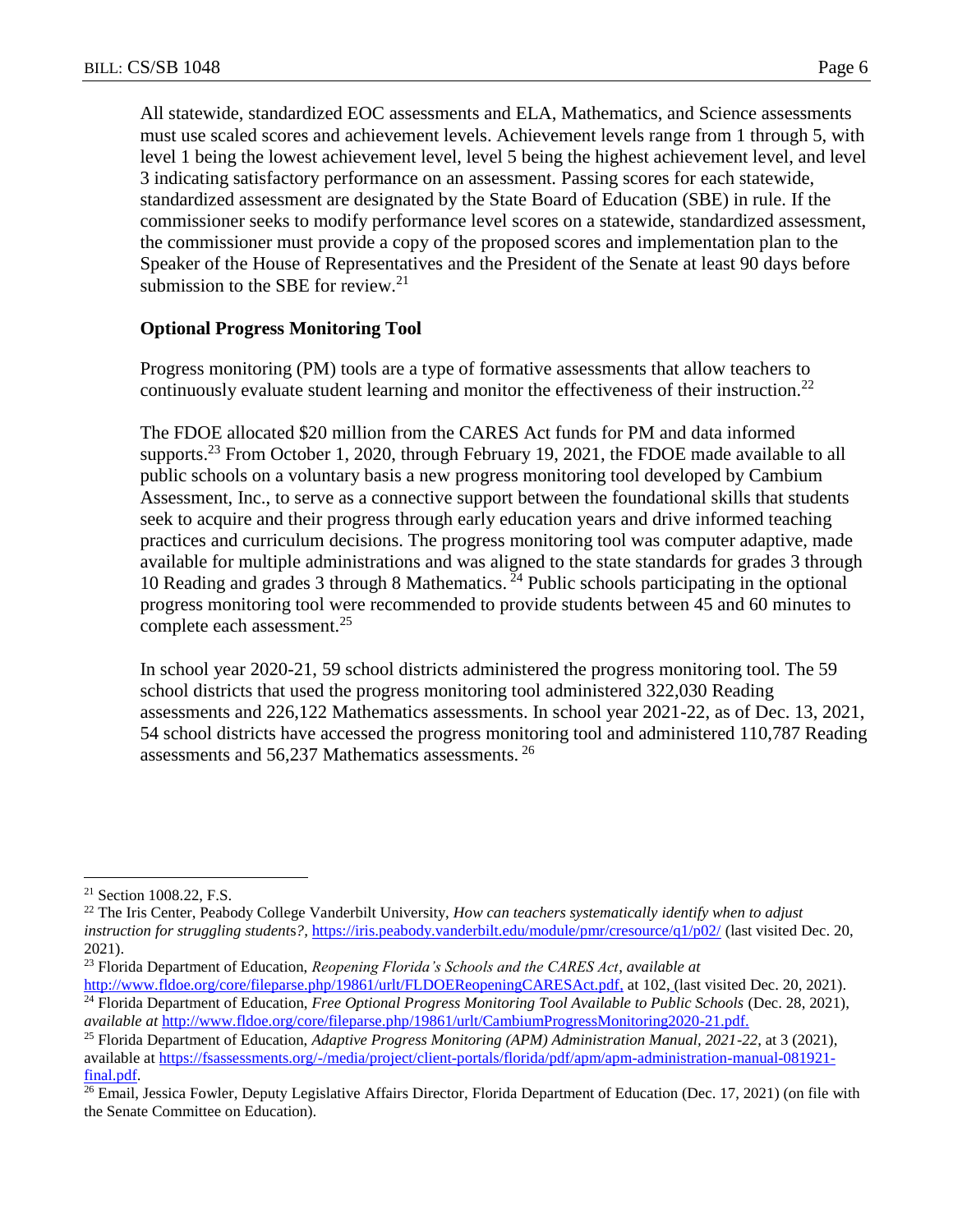#### **School District Assessment Programs**

The measurement of student performance is the responsibility of school districts, except in those subjects and grade levels measured under the statewide, standardized assessment program. School districts are required to annually, by October 1, post the uniform assessment calendars that delineate which assessments are statewide, standardized assessments and district-required assessments.<sup>27</sup> For the 2020-2021 and 2021-2022 school years, the FDOE required that school districts submit progress monitoring results to the FDOE for assessments they were administering during the school year.<sup>28</sup>

For the 2020-2021 school year, only two school districts reported using no PM tool, other school districts reported the following:

- 22 school districts reported use of one PM tool.
- 29 school districts reported use of two PM tools.
- 18 school districts reported use of three PM tools.
- 2 school districts reported use of four PM tools.

For school year 2021-22, school districts reported the following to the FDOE:

- 15 school districts have no PM data reported through the platform.
- 38 school districts reported use of one PM tool.
- 17 school districts reported use of two PM tools.
- $\bullet$  3 school districts reported use of three PM tools.<sup>29</sup>

### **K-12 Assessment and Accountability Transitions**

When a new assessment is administered, new cut scores must be adopted through a standard setting process, which occurs after the initial administration of the assessment. Setting cut scores is the process whereby FDOE "draw the lines" that separate the test scores into various achievement levels.<sup>30</sup> Achievement levels from the statewide standardized assessment are used in calculating school grades,<sup>31</sup>school improvement ratings,<sup>32</sup> third grade retention/promotion,<sup>33</sup> and high school graduation requirements.<sup>34</sup>

In school year 2014-15, the FDOE transitioned from the FCAT 2.0 to the FSA. To assist in the transition to the FSA in 2014-15, school grades and school improvement ratings for the 2014-15 school year served as an informational baseline for schools to work toward improved performance in future years. In addition, schools were not required to select and implement a turnaround option based on the 2014-15 school grade or school improvement rating. Finally, to

<sup>27</sup> Section 1008.22, F.S.

<sup>28</sup> Florida Department of Education Emergency Order 2020-EO-06.

 $29$  Email, Jessica Fowler, Deputy Legislative Affairs Director, Florida Department of Education (Dec. 17, 2021) (on file with the Senate Committee on Education).

<sup>&</sup>lt;sup>30</sup> Florida Department of Education, *Assessment and Accountability Presentation to the State Board of Education*, at 6 (Oct. 27, 2015) *available at* [https://www.fldoe.org/core/fileparse.php/13143/urlt/acct.pdf.](https://www.fldoe.org/core/fileparse.php/13143/urlt/acct.pdf)

<sup>31</sup> Section 1008.34(3)(b), F.S.

<sup>32</sup> Section 1008.341, F.S.

<sup>33</sup> Section 1008.25, F.S.

<sup>34</sup> Section 1003.4282, F.S.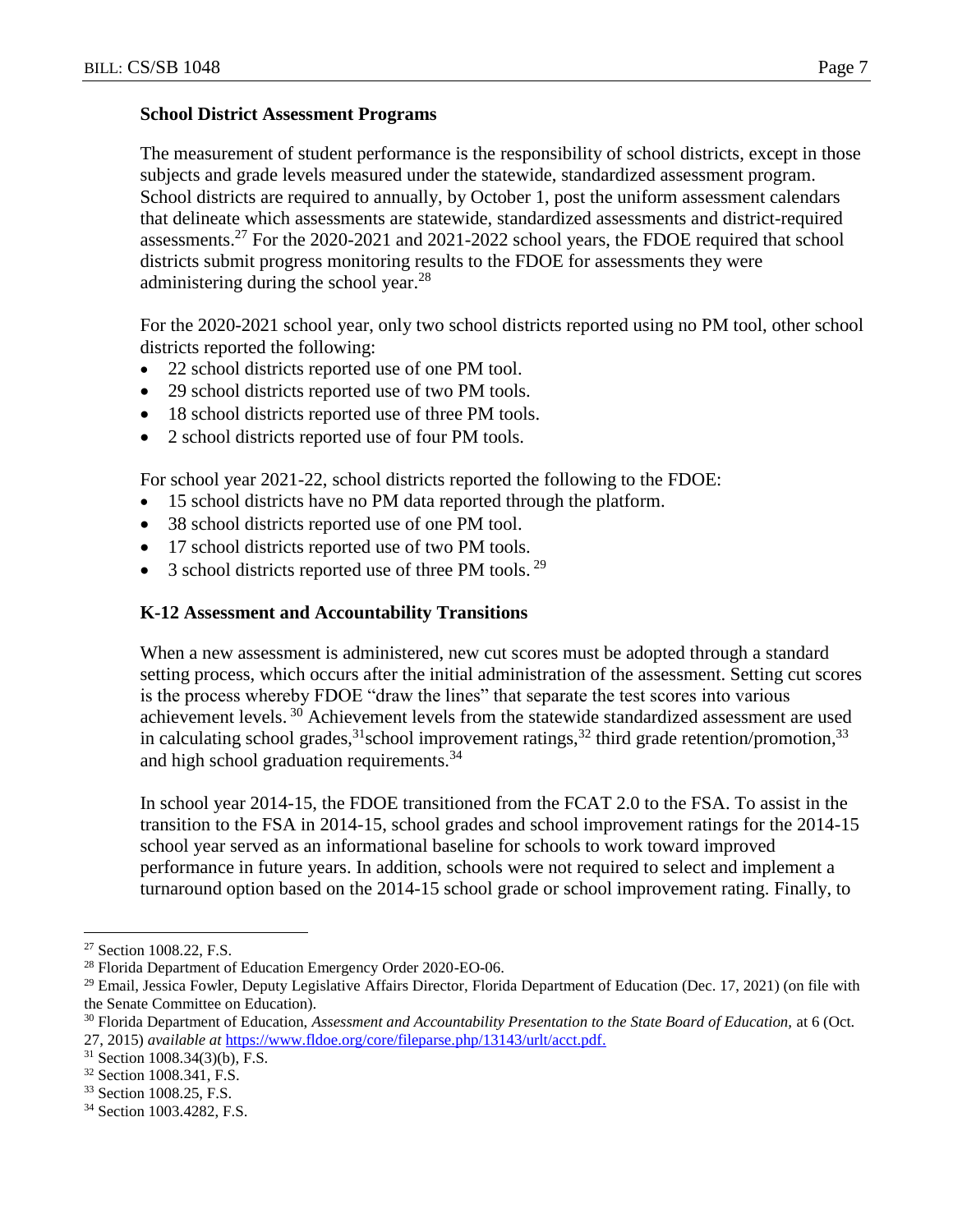ensure students were held harmless, grade 3 retention and assessments required for high school graduation were linked to the 2013-14 student performance expectations.<sup>35</sup>

#### **Parental Rights and Notifications**

School districts are required to notify parents of their student's academic progress. Specifically, schools districts must:

- Provide results of evaluations used to monitor a student's progress in grades K-12 to parents, in a timely manner.
- Notify parents of the process to request grade promotion<sup>36</sup>, advise on the Academically Challenging Curriculum to Enhance Learning options<sup>37</sup> and options for early high school graduation.<sup>38</sup>
- Parents must be notified in writing if their student exhibits a substantial deficiency in reading.
- Parents be provided written notification that their grade 3 student who is retained has not met the proficiency level required for promotion and reasons the student is not eligible for a good cause exemption.
- Parents receive an annual report of their child's progress toward achieving state and district expectations for proficiency in English Language Arts, science, social studies and mathematics.
- Parents receive screening and progress monitoring results in a timely manner.  $39$

### **III. Effect of Proposed Changes:**

This bill substantially changes Florida's statewide standardized assessment program to include a statewide coordinated screening and progress monitoring (CSPM) tool. The bill specifies that progress monitoring results must provide teachers and parents with actionable feedback to tailor instruction and to develop programs and supports, and the end-of-year assessment must be used for all existing accountability purposes specified in law. The bill provides for a one-year transition period to the new statewide standardized assessments. Further, the bill clarifies a school district's responsibilities in regards to specified parental rights in accessing their student's academic performance.

### **Voluntary Pre-Kindergarten (VPK) through Grade 2 Progress Monitoring**

The bill modifies the VPK to grade 3 CSPM system to VPK to grade 2, and accordingly updates oversight of the system by the Council for Early Grades Success. The bill requires the VPK through grade 2 progress monitoring instrument be computer-based and measure grade-level student performance in:

- Oral language development;
- Phonological and phonemic awareness;
- Knowledge of print and letters;

<sup>35</sup> Section 1, Ch. 2014-23, L.O.F.

<sup>36</sup> Section 1008.25, F.S.

<sup>37</sup> Section 1002.3105, F.S.

<sup>38</sup> Section 1003.4281, F.S.

<sup>39</sup> Section 1008.25, F.S.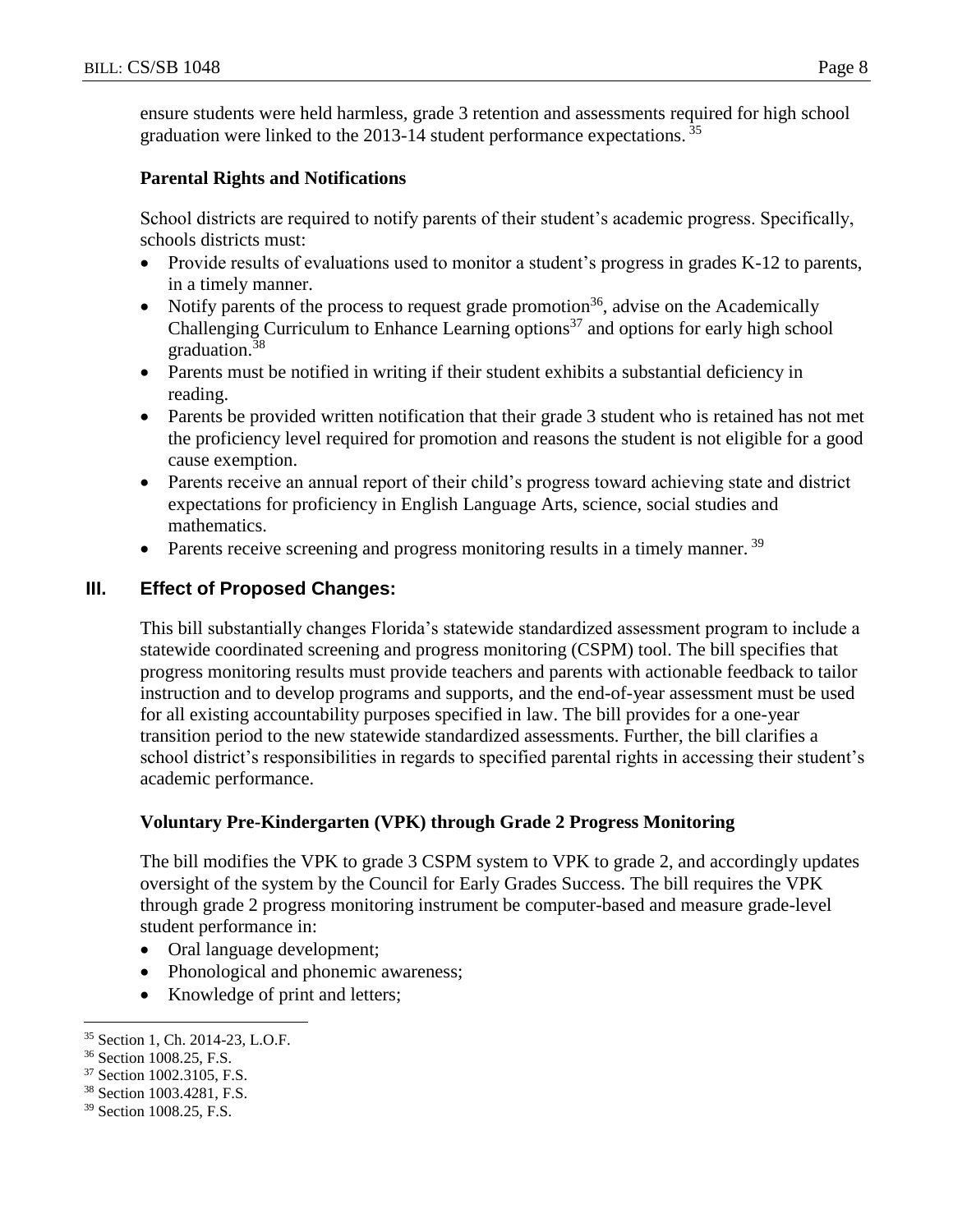- Decoding and encoding;
- Fluency;
- Vocabulary; and
- Comprehension.

The progress monitoring instrument must identify students who have a substantial deficiency in reading, including identifying students with characteristics of dyslexia.

The bill authorizes the Florida Department of Education (FDOE) to consider including progress monitoring results from the new grade 3 progress monitoring assessment for the purposes of adopting a methodology for VPK performance metrics.

### **Statewide Standardized Assessment Program**

The bill modifies the statewide standardized assessment program to include a CSPM system. In addition, the bill deletes the requirement that the standardized statewide assessment system offer a paper-based administration, except for students who require such administration as an accommodation.

The bill specifies the implementation of the new statewide standardized assessment and CSPM system in English Language Arts (ELA) and mathematics, beginning in the 2022-2023 school year.

The ELA assessment and progress monitoring in grades 3-10 must include:

- A screening and progress monitoring assessment administered at the beginning and middle of the school year, which must:
	- o Measure student progress in meeting ELA standards.
	- o Be a computer-based assessment that can identify students who have a substantial deficiency in reading, including identifying students with characteristics of dyslexia.
	- o Provide results to teachers within 1 week and parents within 2 weeks.
	- o Require scores from the end-of-year progress monitoring system be available by May 31<sup>st,</sup> beginning in the 2023-2024 school year.
- An end-of-year assessment administered in the spring, the results of the end-of-year assessment will replace the Florida Standards Assessment (FSA) to be used for accountability purposes in grade three retention, high school graduation, school grades, and school improvement ratings.

The mathematics assessment and progress monitoring in grades 3-8, must include:

- A screening and progress monitoring assessment administered at the beginning and middle of the school year, which must:
	- o Measure student progress in meeting mathematics standards.
	- o Be a computer-based assessment that can identify students who have a substantial deficiency in mathematics.
	- o Provide results to teachers within 1 week and parents within 2 weeks.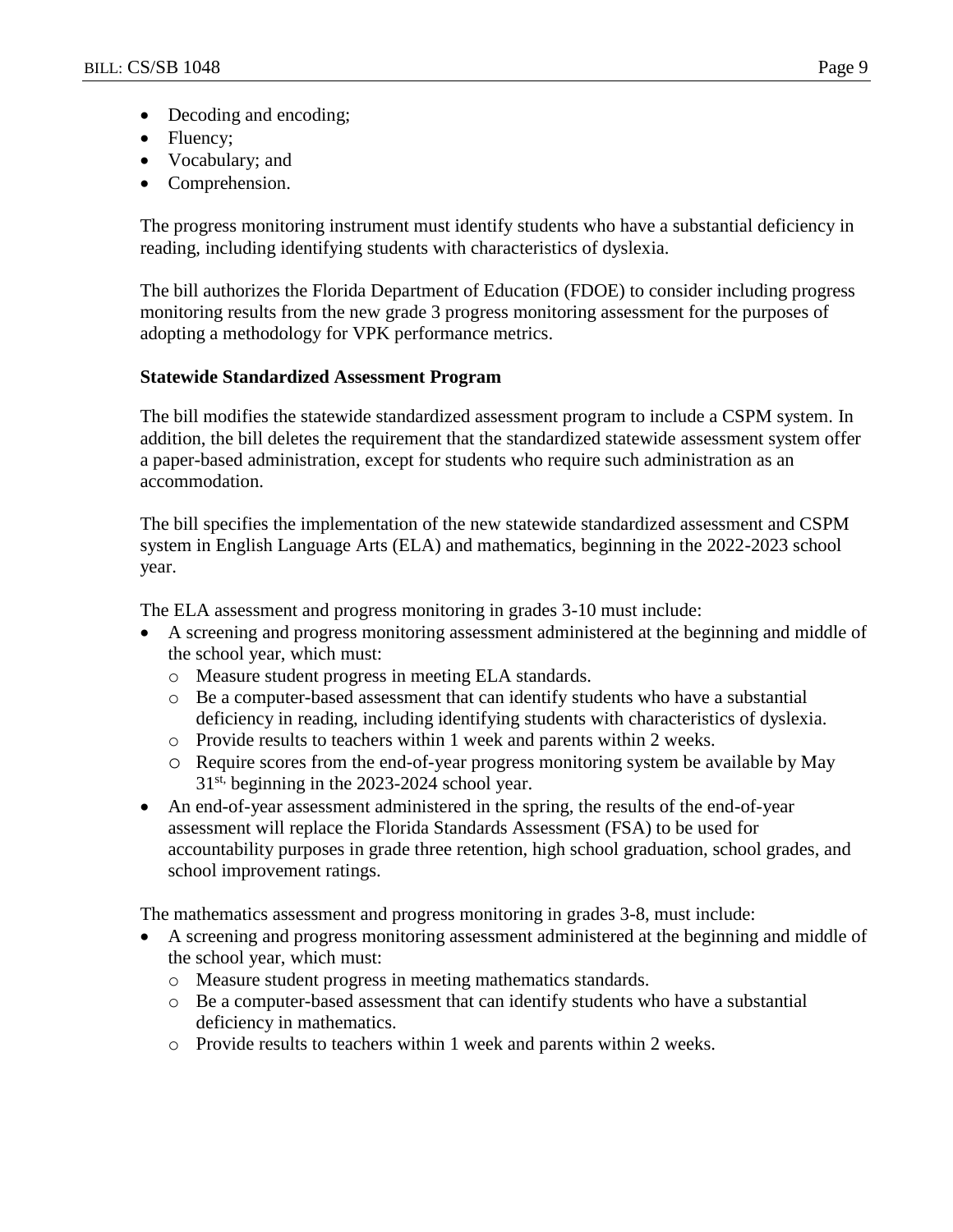An end-of-year assessment administered in the spring, the results of the end-of-year assessment will replace the FSA to be used for accountability purposes in school grades and school improvement ratings.

The bill does not modify the requirement for the statewide standardized science assessment, which must continue to be administered annually at least once at the elementary and middle grade levels, or the requirement for end-of-course (EOC) assessments in Algebra 1, Geometry, Biology I, United States History, and Civics.

The bill requires results for ELA and mathematics to provide actionable feedback that allows for tailored instruction throughout the school year. The results must also provide information to the FDOE to assist in the development of educational programs, policies, and supports. As a result of a new assessment being administered, the FDOE will need to go through a standard setting process to propose new cut scores for the achievement levels that indicate grade-level performance, to be adopted by the State Board of Education (SBE). The bill reduces the amount of time, from 90 days to 30 days, that the Commissioner of Education (commissioner) must submit the proposed scores and implementation plan to the Speaker of the House of Representatives and the President of the Senate, before SBE review.

The bill requires the SBE to adopt a new assessment schedule for the coordinated screening and progress monitoring that incorporates the beginning and middle of the year administrations, and the comprehensive end-of-year assessment. The SBE will also be required to adopt rules for the development of the uniform assessment calendar that defines and describes various assessment terms, specifically summative assessment, formative assessment, interim assessment and progress monitoring.

The bill streamlines and standardizes progress monitoring tools for school districts. School districts that choose to not offer additional progress monitoring tools, in addition to the statewide coordinated progress monitoring tool, could see a reduction in testing time by not administering additional assessments. Further, the statewide progress monitoring tool will provide standardized assessment results for students who transfer into a different school district in the middle of the year, providing the receiving school district with the most up-to-date data on where that student is in comparison to their peers.

The bill makes technical revisions, changing the name "Next Generation Sunshine State Standards" to "state academic standards" and specifies the coordinated screening and progress monitoring system will be computer-adaptive beginning in the 2023-2024 school year.

#### **School District Requirements**

The bill clarifies requirements for school districts in reporting statewide and district-required local assessment results to students, teachers, parents, and the public. The bill requires school districts to provide results from district-required local assessments to parents and teachers within one week of the administrations. When reporting the results from statewide, standardized assessments, the bill requires the results be easy to comprehend, and allows school districts to include a personalized video to assist parents in understanding the results. Further, the bill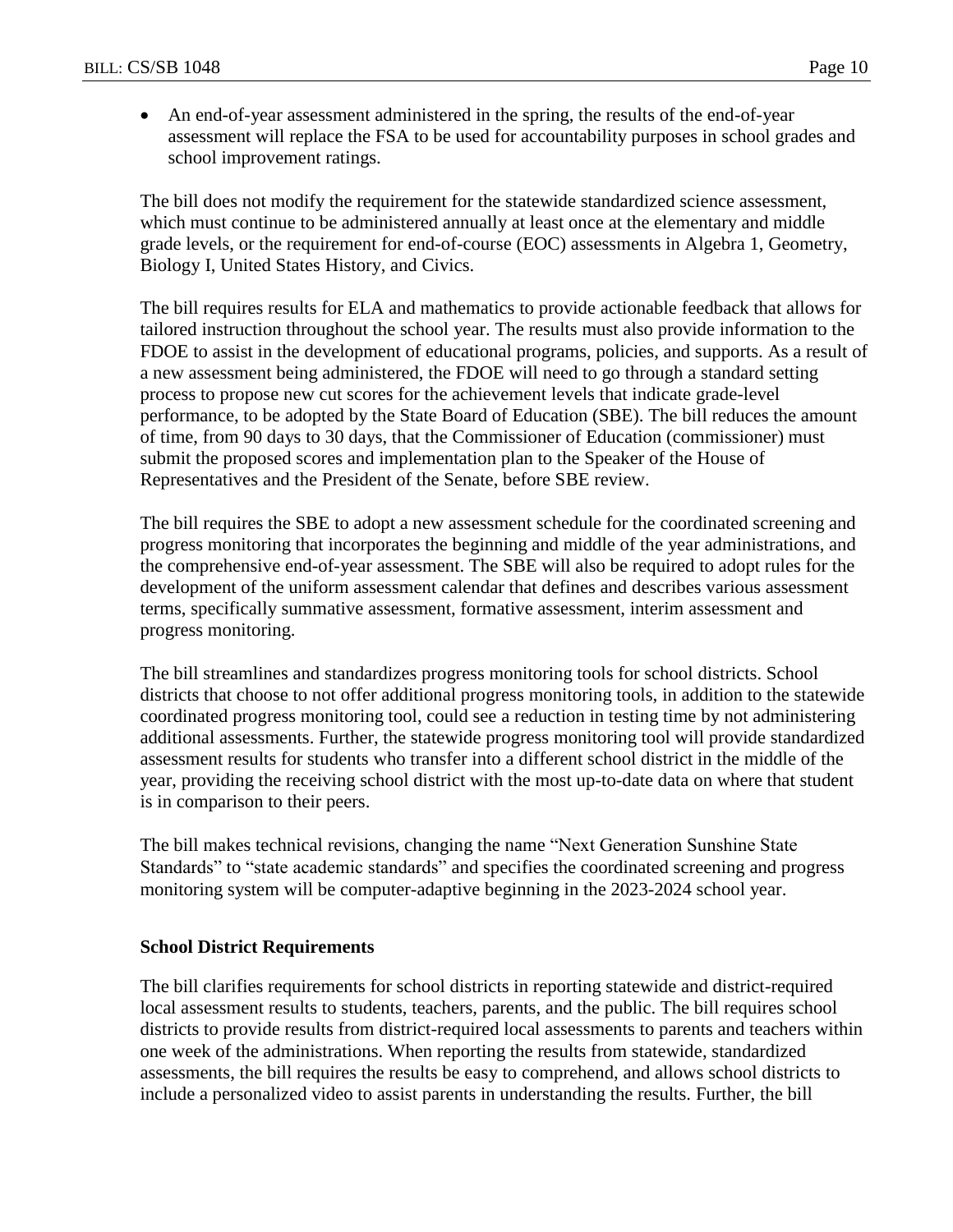requires school districts to provide a written report from the CSPM system that can be accessed in a printed or electronic format. The report must be included in a web-based option and a mobile device compatible portal for parents and students to securely access student assessment data and review their student's individual student reports. Finally, the bill requires school districts to annually report, to the FDOE, the strategies they implemented to comply with the parental reporting requirements outlined in the bill.

#### **Assessment Study and Transition**

The bill requires the commissioner to provide recommendations, by January 31, 2025, to the Governor, the President of the Senate, and the Speaker of the House of Representatives on additional way to streamline testing. Specifically the study must include: feasibility of using results from PM1 and PM2 in lieu of the end-of-year assessment; options for further reducing assessments; feasibility of offering remote proctoring; accelerating student progression; incorporation of content from ELA instructional materials; and the impact of progress monitoring on student learning growth data as measured by teacher evaluation systems. The report must include an analysis of the correlation between the first two (beginning and mid-year) administrations of the progress monitoring and the end-of-year assessment to determine if results from the first two administrations can be used in lieu of the end-of-year assessment.

The bill provides for a 1-year transition period, during which the calculation of school grades and school improvement ratings for the 2022-2023 school year are calculated based on the new statewide, standardized assessments. The 2022-2023 school grades will serve as an informational baseline for schools to work toward improved performance in future years.

The bill modifies s. 1008.34, F.S., to provide hold-harmless provisions during the transition, which specify:

- Schools subject to a turnaround option;
- Virtual schools or approved virtual instruction providers; and
- High performing charter school systems or school districts.

The bill allows school districts to promote third grade students if the district is able to determine a student's performance based on a good cause exemption or other means calculated to provide reliable evidence of a student's performance.

The bill also includes determinations for high school graduation in the requirement to link 2021- 2022 student performance expectations to student performance on the 2022-2023 end-of-year assessment.

The bill also modifies s. 1008.341, F.S., to specify that school improvement ratings will not be calculated for the 2022-2023 school year, and requires the SBE to set the ratings scale for the 2023-2024 school year.

#### **Parental Rights**

The bill specifies legislative intent for parental rights regarding information about their student's academic progress. The bill restates required parental notifications for academic progress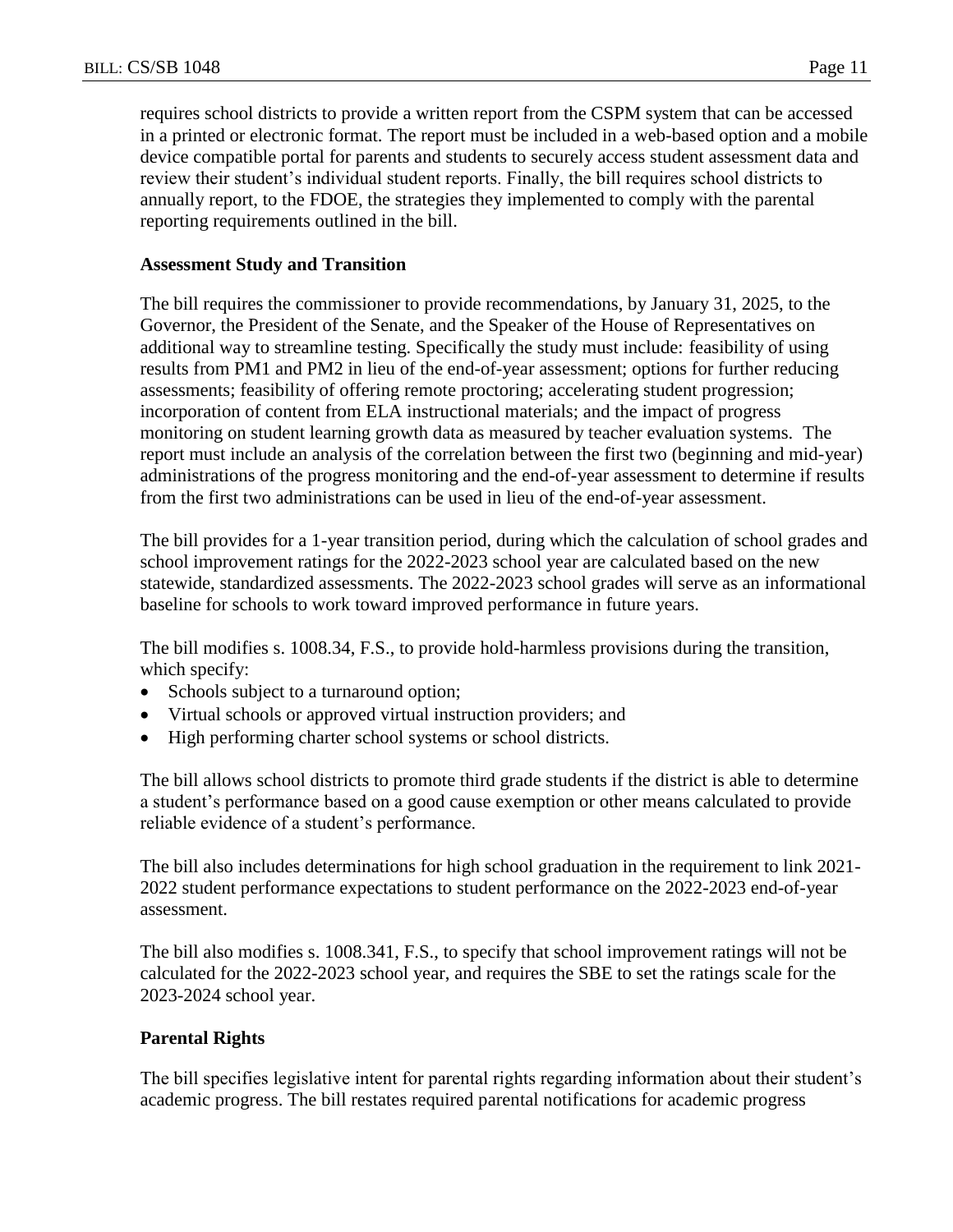mentioned from other sections of law into a new subsection. Specifically, the bill requires that parents:

- Be provided results, in a timely manner, of evaluations used to monitor a student's progress in grades K-12.
- Be notified of the process to request grade promotion or acceleration<sup>40</sup>, including the Academically Challenging Curriculum to Enhance Learning options,<sup>41</sup> and options for early high school graduation. $42$
- Be notified in writing if their student exhibits a substantial deficiency in reading.
- Be provided written notification that their grade 3 student who is retained has not met the proficiency level required for promotion and reasons the student is not eligible for a good cause exemption.
- Receive an annual report of their child's progress toward achieving state and district expectations for proficiency in ELA, science, social studies and mathematics.
- Receive screening and progress monitoring results in a timely manner.  $43$
- Receive their student's academic achievement and learning gains.
- Be notified of their student's nonparticipation in the statewide assessment and implications of nonparticipation.
- Be informed, in writing, and provided if their student with a disability or student with limited English proficiency, is provided with instructional accommodations for statewide standardized assessments.
- Receive analyzed statewide, standardized assessment program performance data.
- Provide consent to the school district if the district required local assessments exceed the five percent test administration limits.

The bill takes effect on July 1, 2022.

### **IV. Constitutional Issues:**

A. Municipality/County Mandates Restrictions:

None.

B. Public Records/Open Meetings Issues:

None.

C. Trust Funds Restrictions:

None.

D. State Tax or Fee Increases:

None.

 $\overline{a}$ <sup>40</sup> Section 1008.25, F.S.

<sup>41</sup> Section 1002.3105, F.S.

<sup>42</sup> Section 1003.4281, F.S.

<sup>43</sup> Section 1008.25, F.S.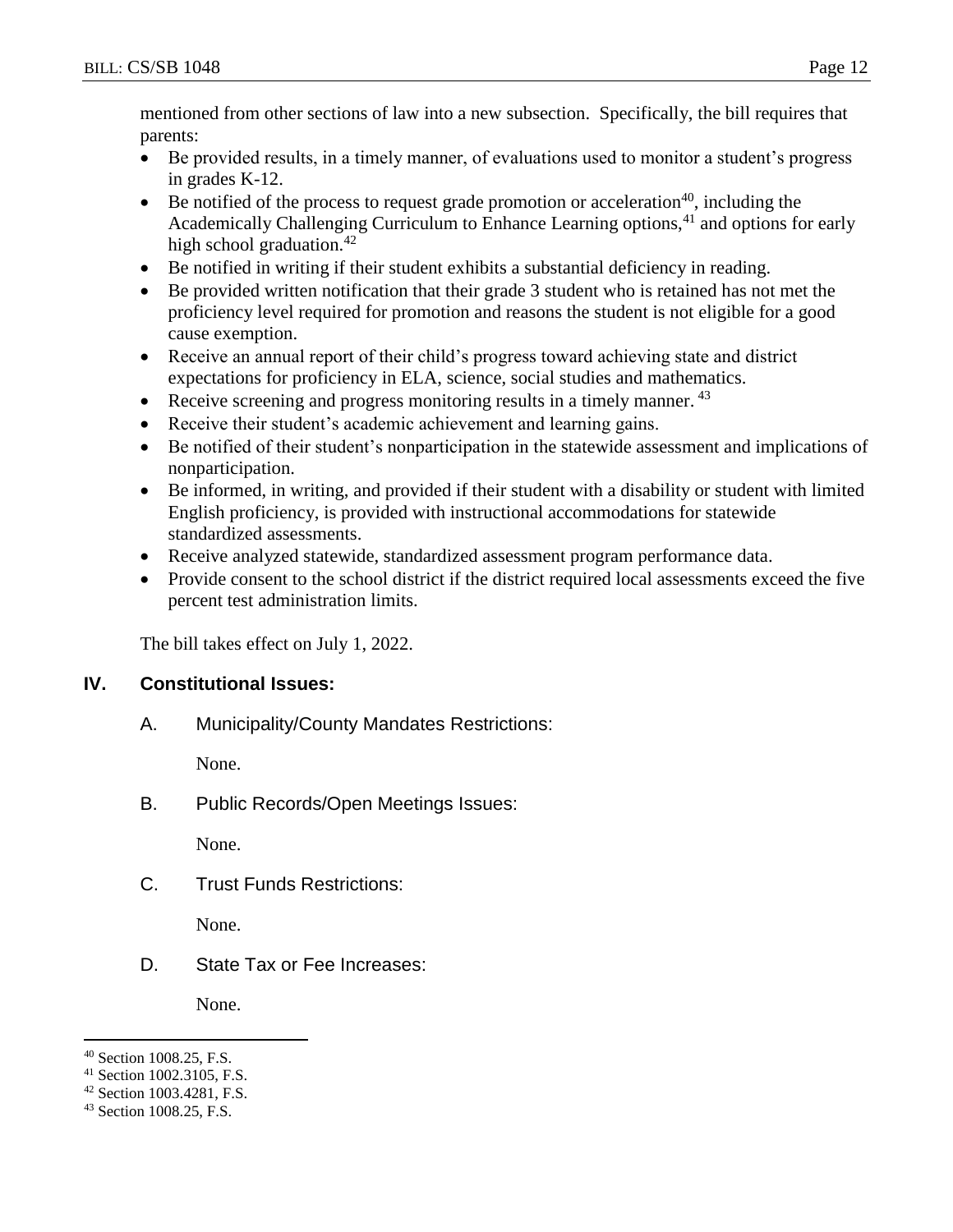#### E. Other Constitutional Issues:

None.

#### **V. Fiscal Impact Statement:**

A. Tax/Fee Issues:

None.

B. Private Sector Impact:

None.

C. Government Sector Impact:

The bill could have a significant negative fiscal impact on general revenue funds. There could be an additional cost to school districts to administer progress monitoring assessments three times per year as well as administering the assessments to additional grade levels. School districts may see a cost savings due to the removal of paper-based assessments. There may also be a cost savings to school districts who choose to discontinue using additional progress monitoring assessments, and only utilize the statewide coordinated progress monitoring tool. The Department of Education has not provided an agency analysis. The fiscal impact to the state is indeterminate at this time.

#### **VI. Technical Deficiencies:**

None.

#### **VII. Related Issues:**

None.

#### **VIII. Statutes Affected:**

This bill substantially amends the following sections of the Florida Statutes: 411.227, 1000.21, 1002.37, 1002.45, 1002.53, 1002.67, 1002.68, 1003.41, 1003.53, 1008.2125, 1008.22, 1008.25, 1008.34, and 1008.341.

#### **IX. Additional Information:**

A. Committee Substitute – Statement of Substantial Changes: (Summarizing differences between the Committee Substitute and the prior version of the bill.)

CS/SB by Appropriations on February 9, 2022: The committee substitute:

 Renames "Next Generation Sunshine State Standards" with "state academic standards."